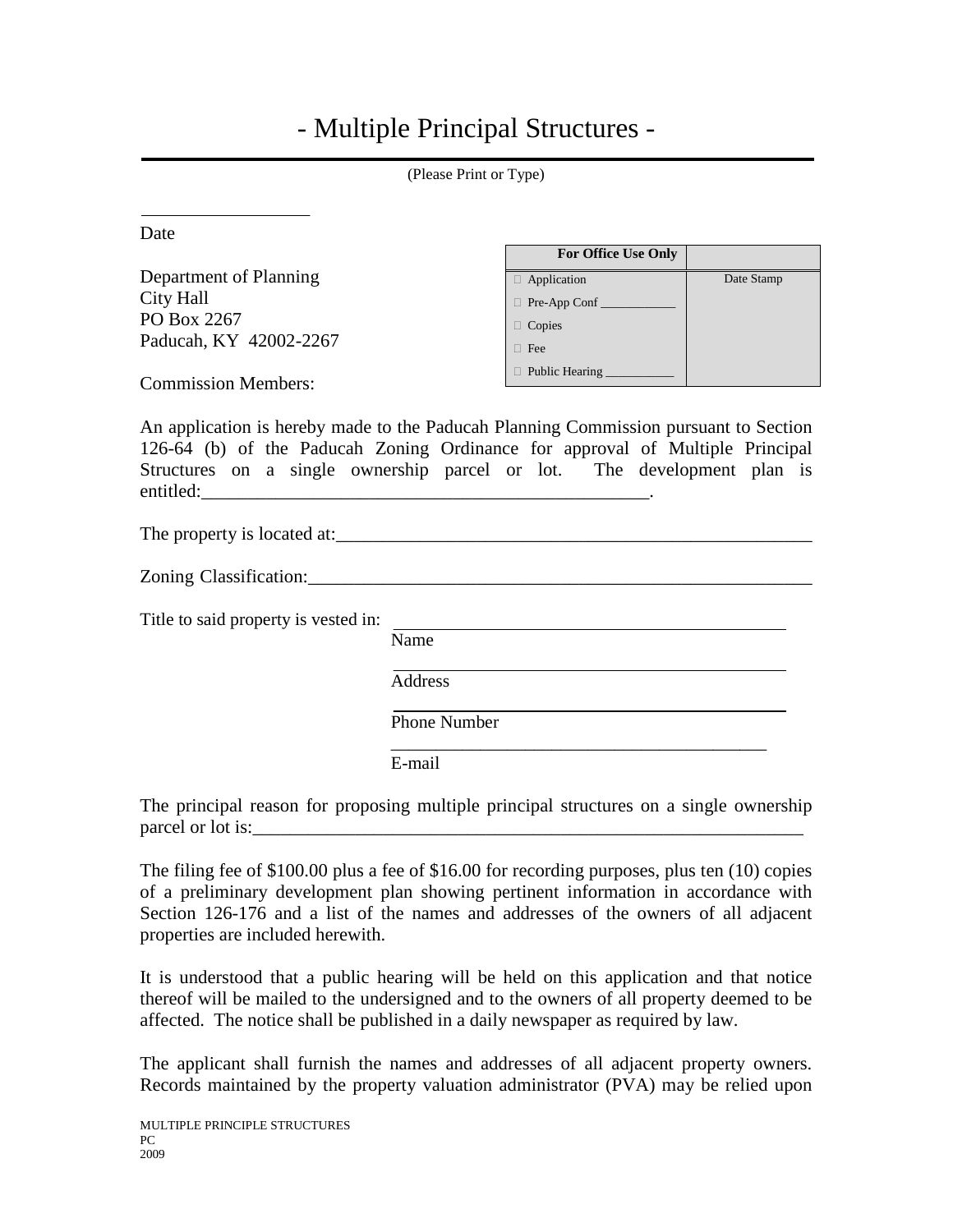conclusively to determine the identity and address of said owner. The PVA is located at 621 Washington Street, Paducah KY 42003.

Before any work can proceed, applicable building permits must be obtained from the Department of Fire Prevention.

Very truly yours,

**Signature**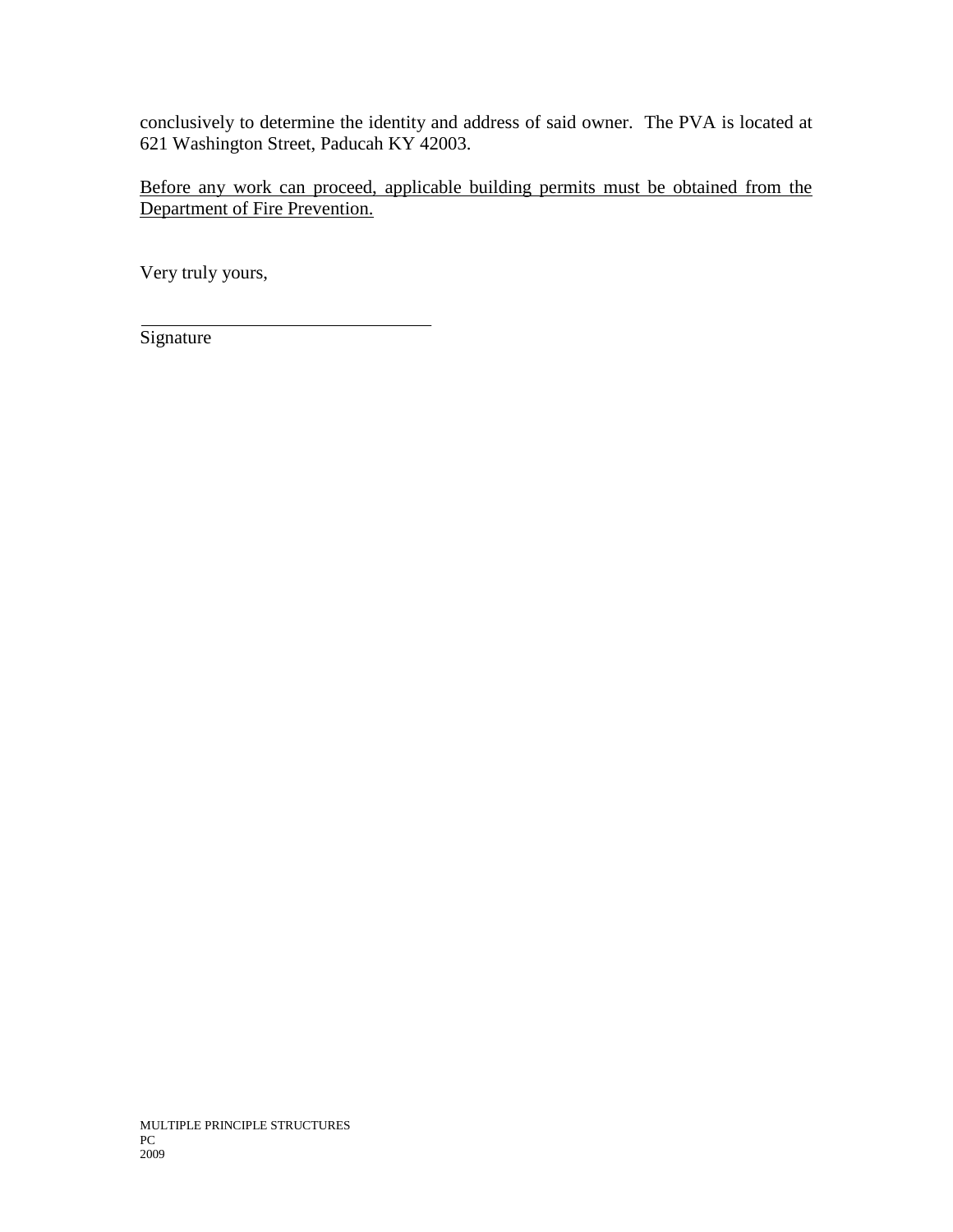There are many different kinds of applications the City of Paducah processes through the Planning Department. Most of our applications require the notification of adjacent property owners, pursuant to Kentucky State Law. The adjacent property owners are to be provided by the applicant, also pursuant to state law. However, incomplete applications cannot be processed because of this requirement. If the adjacent property owner affidavit is not filled out and attached to an application that requires a public hearing, the application will be deemed incomplete. No action can be taken on the application until the property owner affidavit is received.

Adjacent means any property that physically touches the subject property. Property across streets or alleys is not adjacent. For rezoning applications, all property owners within a 200' radius of the subject property must be obtained. State law provides that the Property Valuation Administration (PVA) is the agency which may be relied upon conclusively to determine property owners.

The McCracken County PVA is located at 621 Washington Street, Paducah, KY. An applicant must obtain adjacent property owners from the PVA. The list of adjacent property owners provided to the applicant by the PVA is the list by which Planning Staff will use to notify the property owners of the public hearing to give them due process and an opportunity to be heard.

We appreciate your application and look forward to placing it on the corresponding board agenda. If you have any inquiries, please feel free to contact a planning staff member as we are here to assist in the process. The Paducah Planning Department can be reached at (270) 444-8690.

Q. The lot adjacent to me is vacant or no one lives there—do I still have to obtain the property owner?

A. Yes, state law makes no exceptions for vacant property.

Q. I do not know the address to the adjacent property—how can I get help with that?

A. Please visit our on-line mapping service at [www.map-gis.org.](http://www.map-gis.org/) Lots and addresses can be obtained from there or from the PVA when you go visit them.

Q. Why can't planning staff tell me who the property owner is?

A. The City of Paducah cannot assume any liability for incorrect property owners, especially since KRS 100 provides that applicants are to provide the property owners.

Q. I have already spoken to my neighbor(s) and they are amenable to my application or rezoning—Do I still have to visit the PVA?

A. Yes, Kentucky State Law provides no exceptions, therefore; the City of Paducah is not at liberty to waive this part of the application.